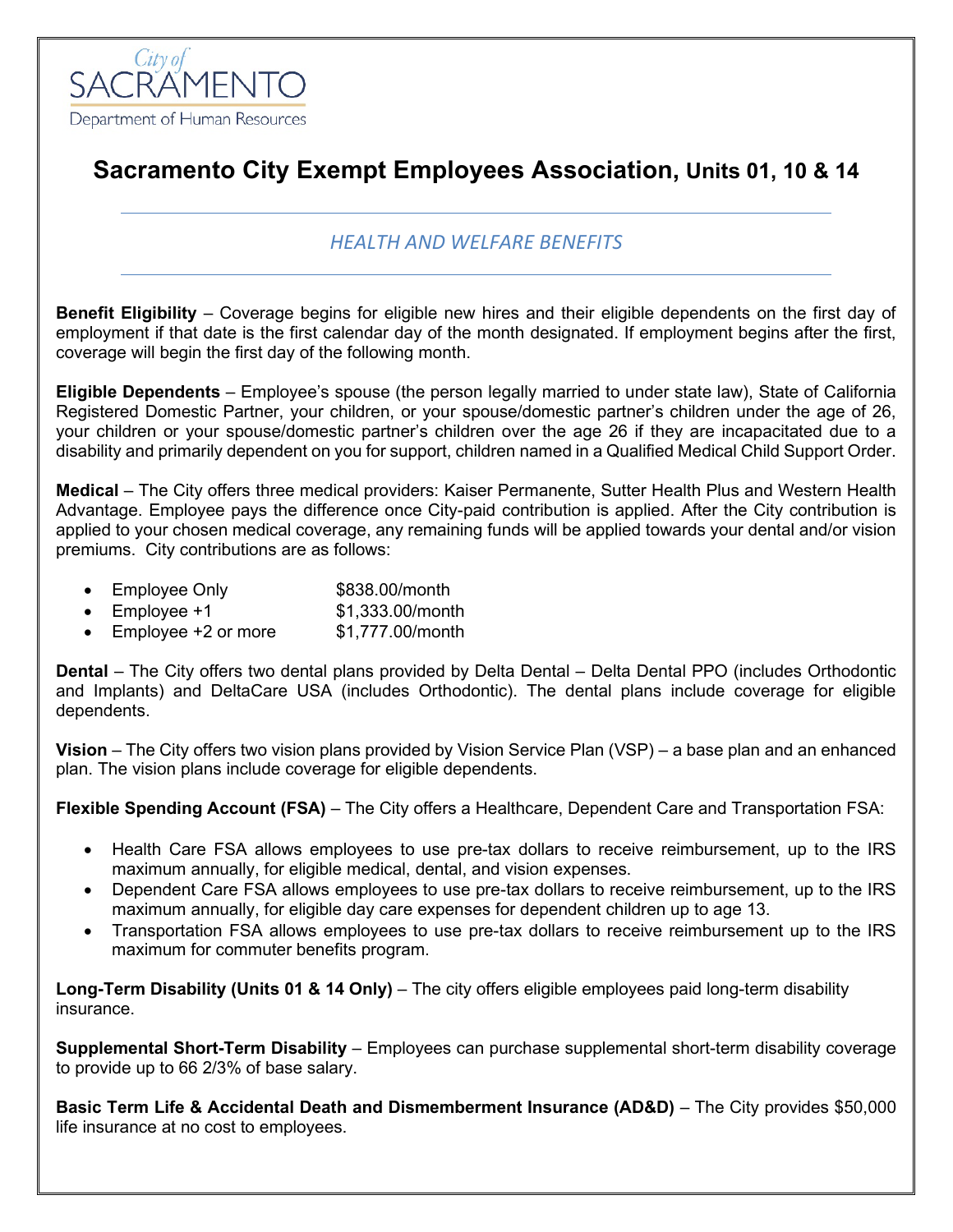**Supplemental Life and AD&D** – Available for employee purchase dependent upon Labor Agreement.

**Dependent Life Insurance** – Employees can purchase \$2,000 or \$5,000 life insurance for a spouse and/or child(ren) up to age 26.

**Workers' Compensation** – Employees are covered by the City's self-insured workers' compensation program.

**Aflac Insurance** – Employees can purchase Accident, Hospital Indemnity, or Critical Illness policies at the City's group rates.

**LegalShield & Identity Theft Protection** – Employees can purchase membership and have access to 24/7 expert legal advice, assistance on legal matters.

**Liberty Mutual Home and Car Insurance** – Employees are offered exclusive group savings and competitive rates.

*RETIREMENT AND DEFERRED COMPENSATION*

**California Public Employees' Retirement System** – The City contracts with the California Public Employees Retirement System (PERS).

- Miscellaneous employees (Non-Safety Civilian staff): 2% @ 55 retirement formula for Classic PERS members; 2% @ 62 retirement formula for new enrollees to PERS.
- Police Safety employees: 3% @ 50 retirement formula for Classic PERS members; 2.7% @ 57 retirement formula for new enrollees to PERS.
- Fire Safety employees: 3% @ 55 retirement formula for Classic PERS members; 2.7% @ 57 retirement formula for new enrollees to PERS.

For more specific information, refer to the [City's Labor Agreement](http://www.cityofsacramento.org/HR/Divisions/Labor-Relations/Labor-Agreements) for your Unit.

**Social Security and Medicare** – Both the City and the employee contribute 6.2% into Social Security and 1.45% into Medicare. *Note: Sworn Police and Fire Safety employees do not participate in Social Security.*

**401(a) Retirement Plan** – IRS Section 401(a) Plans shall be available to eligible employees and participation for eligible employees shall be mandatory. Contributions to the Plan shall be as follows:

- **Units 01 & 14** City contributes four percent (4%) of salary, employee contributes five percent (5%) of salary.
- **Unit 10** City contributes two percent (2%) of salary, employee contributes two percent (2%) of salary.

**Retiree Health Savings Account (RHSA)** - Employees hired before August 8, 2015 shall contribute twentyfive dollars (\$25) per pay period into an individual RHSA account. Employees hired after August 8, 2015 shall contribute two percent (2%) of salary per pay period into an individual RHSA account.

**Deferred Compensation Plan** – Enrollment in the City sponsored 457 Deferred Compensation Plan administered by Nationwide is voluntary. Contributions and earnings are tax deferred. Employees may enroll or change contributions once a month per IRS regulations. Employees can defer up to the annual amount fixed by the IRS. To allow for flexibility, the plan has loan and hardship withdrawal provisions. The City does not match employee contributions.

## *WORK/LIFE PROGRAMS*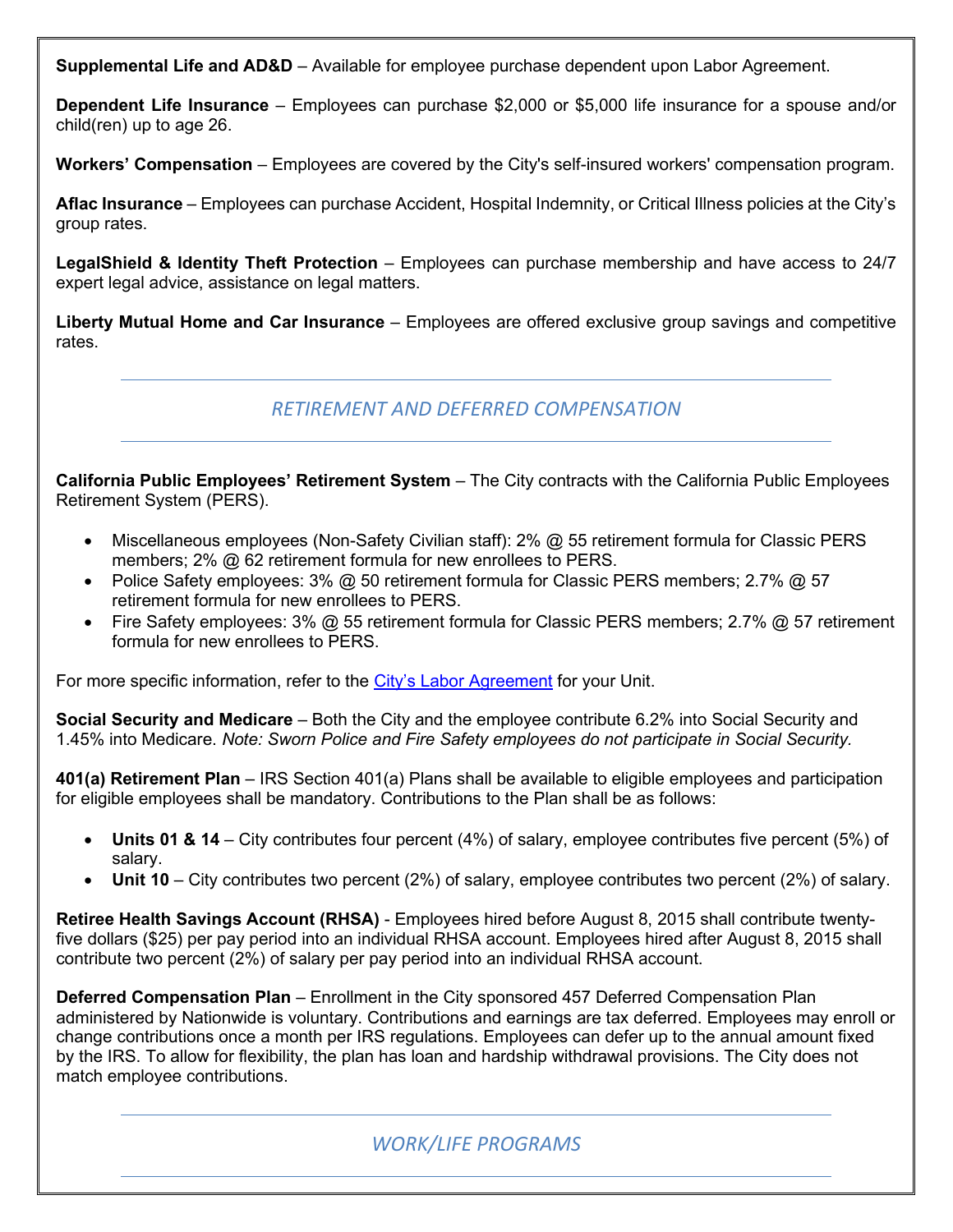**Employee Assistance Program (EAP)** – EAP is a confidential service available to employees and their family, and is a program designed to help with emotional health issues and everyday challenges. Administered by Mental Health Network, EAP is easy to use and paid for by the City. EAP member services provide a wealth of resources that can help employees lead a healthy, happy, and well-balanced life – including emotional health, wellness, and work and life services for employees and their covered dependents. Employees and each of their family member are eligible for five (5) in-person sessions or telephonic consultations, per issue, per calendar year.

**Transportation** – The City encourages the use of public transportation. Full-time City employees who use Sacramento Regional Transit are eligible to receive eighty percent (80%) City-paid monthly bus passes. Parttime City employees are eligible to receive fifty percent (50%) City-paid monthly bus passes. If using other transportation modes such as Amtrak, the City will reimburse eligible full-time employees eighty percent (80%) of the costs up to a maximum of \$120.00 per month and eligible part-time employees may be reimbursed fifty percent (50%) of the costs up to a maximum of \$120.00 per month.

Eligible full-time City employees who work in the downtown area shall also receive a transportation allowance of \$90.00 per month, and eligible part-time City employees shall receive a transportation allowance of \$60.00 per month.

Unit 01 & 14 shall receive City-provided parking. Discount parking will be available to Unit 10 employees on a first-come, first-served basis, for parking spaces in the Memorial Garage at a cost of seventy percent (70%) of the regular Memorial Garage monthly rate.

**Holidays** – The City observes 13 official holidays and 2 floating holidays.

**Vacation** – Employees may accumulate up to a maximum of 480 vacation hours. Vacation accrual rate is based on years of service:

|           | Years of Service  Vacation Earned |
|-----------|-----------------------------------|
| $0$ to 5  | 10 days/80 hours                  |
| 1.5 to 15 | 15 days/120 hours                 |
| $16 +$    | 20 days/160 hours                 |

**Sick Leave** – City employees accrue sick leave based on the number of regular hours worked. Full-time employees earn 96 hours of sick leave per year. There is no maximum accumulation.

**Management Leave (Units 01 & 14)** – Employees are credited with 80 hours of management leave time annually. Leave hours are prorated for new hires. Refer to labor agreement for date of receipt.

**Administrative Leave (Unit 10)** – Confidential/Administrative (non-Exempt and Exempt) employees are credited with 24 hours of administrative leave time each fiscal year. Leave hours are prorated for new hires.

**Personal Time Off (PTO)** – Employees receive the equivalent of twenty-four (24) hours of annual paid PTO after ten (10) years of full-time service.

**State Disability Insurance (SDI) (Unit 10)** – Eligible career employees who file for SDI benefits in accordance with applicable State of California rules and procedures may integrate such SDI benefits with their own leave balances.

**Other Leaves** – The City also provides the following paid and unpaid leaves: bereavement leave, Family and Medical Leave (FMLA), California Family Rights Act (CFRA), pregnancy disability, parental leave, jury duty, and military duty leaves.

## *ADDITIONAL INFORMATION*